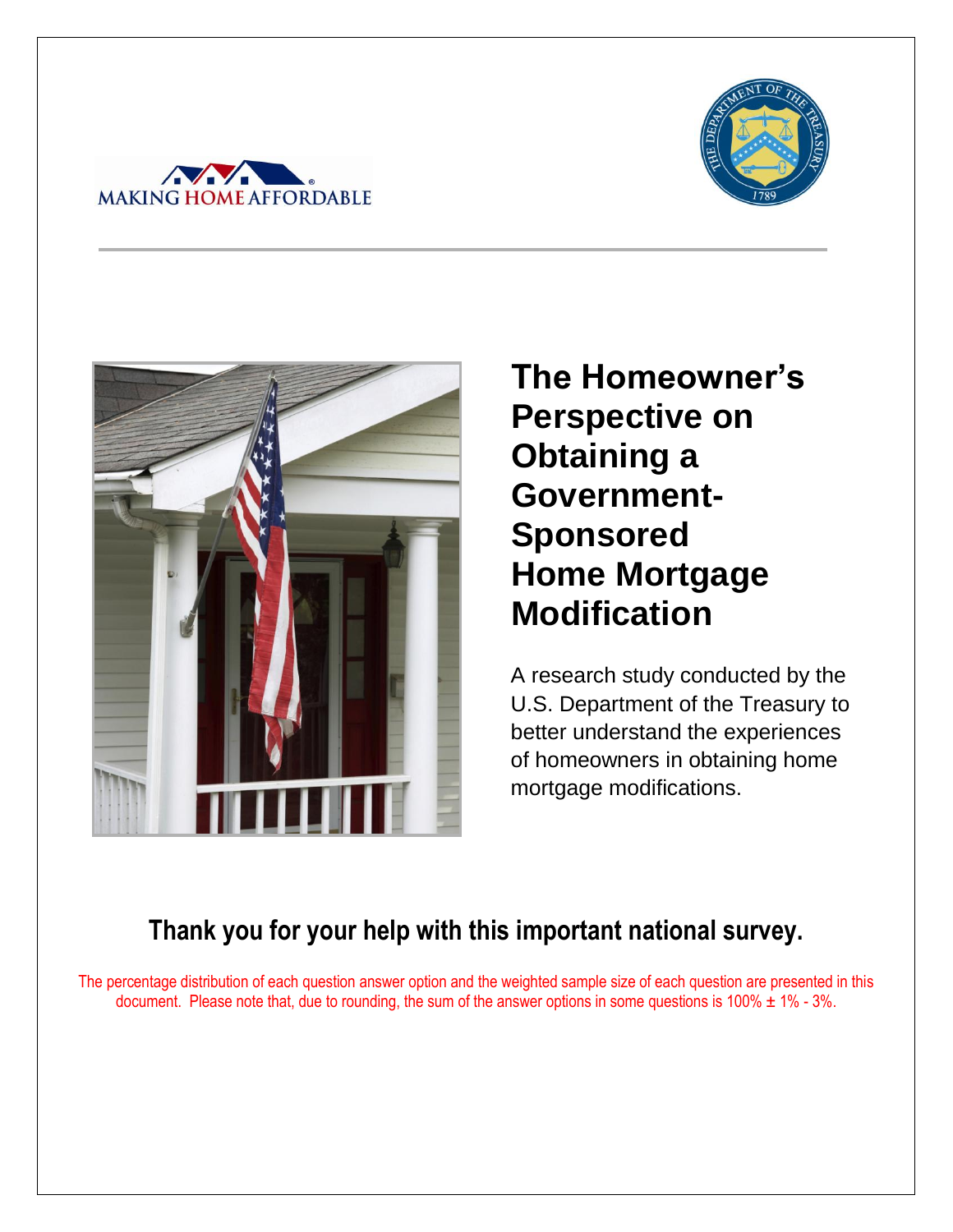|    | <b>Satisfaction at Time of Loan Modification</b>                                                                                                                                                |  |  |  |  |  |
|----|-------------------------------------------------------------------------------------------------------------------------------------------------------------------------------------------------|--|--|--|--|--|
|    | This first section is specifically about your current mortgage loan whose terms were modified during 2009-2013 under HAMP.                                                                      |  |  |  |  |  |
|    | 1. Were you aware that the loan modification you received during 2009-2013 was part of HAMP (Home Affordable<br>Modification Program)? (n=5,449)                                                |  |  |  |  |  |
|    | $\Box$ Yes (79%)<br>$\Box$ No (21%)                                                                                                                                                             |  |  |  |  |  |
| 2. | In what year did you receive your HAMP loan modification? (n=5,087)                                                                                                                             |  |  |  |  |  |
|    | $\Box 2009 (19\%) \quad \Box 2010 (29\%) \quad \Box 2011 (24\%)$<br>$\Box$ 2012 (18%) $\Box$ 2013 (11%)                                                                                         |  |  |  |  |  |
| 3. | Thinking back on your experience, overall, how satisfied were you with the loan modification process itself? (n=5,458)                                                                          |  |  |  |  |  |
|    | $\Box$ Very dissatisfied (22%)<br>$\Box$ Somewhat dissatisfied (15%)<br>$\Box$ Somewhat satisfied (31%)<br>$\Box$ Very satisfied (33%)                                                          |  |  |  |  |  |
|    | 4. At the time your mortgage loan was modified, how satisfied were you with the new terms of the modified loan? (for<br>example interest rate, monthly payment, length of term, etc.) (n=5,468) |  |  |  |  |  |
|    | $\Box$ Very dissatisfied (14%)<br>$\Box$ Somewhat dissatisfied (11%)<br>$\Box$ Somewhat satisfied (31%)<br>$\Box$ Very satisfied (45%)                                                          |  |  |  |  |  |
| 5. | Did you consider the reduction in your monthly mortgage payment to be (n=5,440)                                                                                                                 |  |  |  |  |  |
|    | $\Box$ Significant (41%)<br>$\Box$ Adequate (36%)<br>$\Box$ Minimal (21%)<br>$\Box$ Don't recall (3%)                                                                                           |  |  |  |  |  |
|    | 6. At the time, did you feel the modified loan provided you with a sufficient amount of relief? (n=5,394)                                                                                       |  |  |  |  |  |
|    | $\Box$ Yes (74%) $\Box$ No (16%) $\Box$ Wasn't sure (10%)                                                                                                                                       |  |  |  |  |  |
|    | <b>Homeownership Experience</b>                                                                                                                                                                 |  |  |  |  |  |
| 7. | Overall, how would you describe the homeownership experience for you and your family? (n=5,446)                                                                                                 |  |  |  |  |  |
|    | $\Box$ Very negative (5%)<br>$\Box$ Somewhat negative (10%)<br>$\Box$ Somewhat positive (37%)<br>$\Box$ Very positive (49%)                                                                     |  |  |  |  |  |
| 8. | Is the home on which you got the modified loan still your primary residence? (n=5,458)                                                                                                          |  |  |  |  |  |
|    | $\Box$ No (1%) $\rightarrow$ Skip to Q9<br>$\Box$ Yes (99%)                                                                                                                                     |  |  |  |  |  |
|    |                                                                                                                                                                                                 |  |  |  |  |  |
|    |                                                                                                                                                                                                 |  |  |  |  |  |
|    |                                                                                                                                                                                                 |  |  |  |  |  |
|    |                                                                                                                                                                                                 |  |  |  |  |  |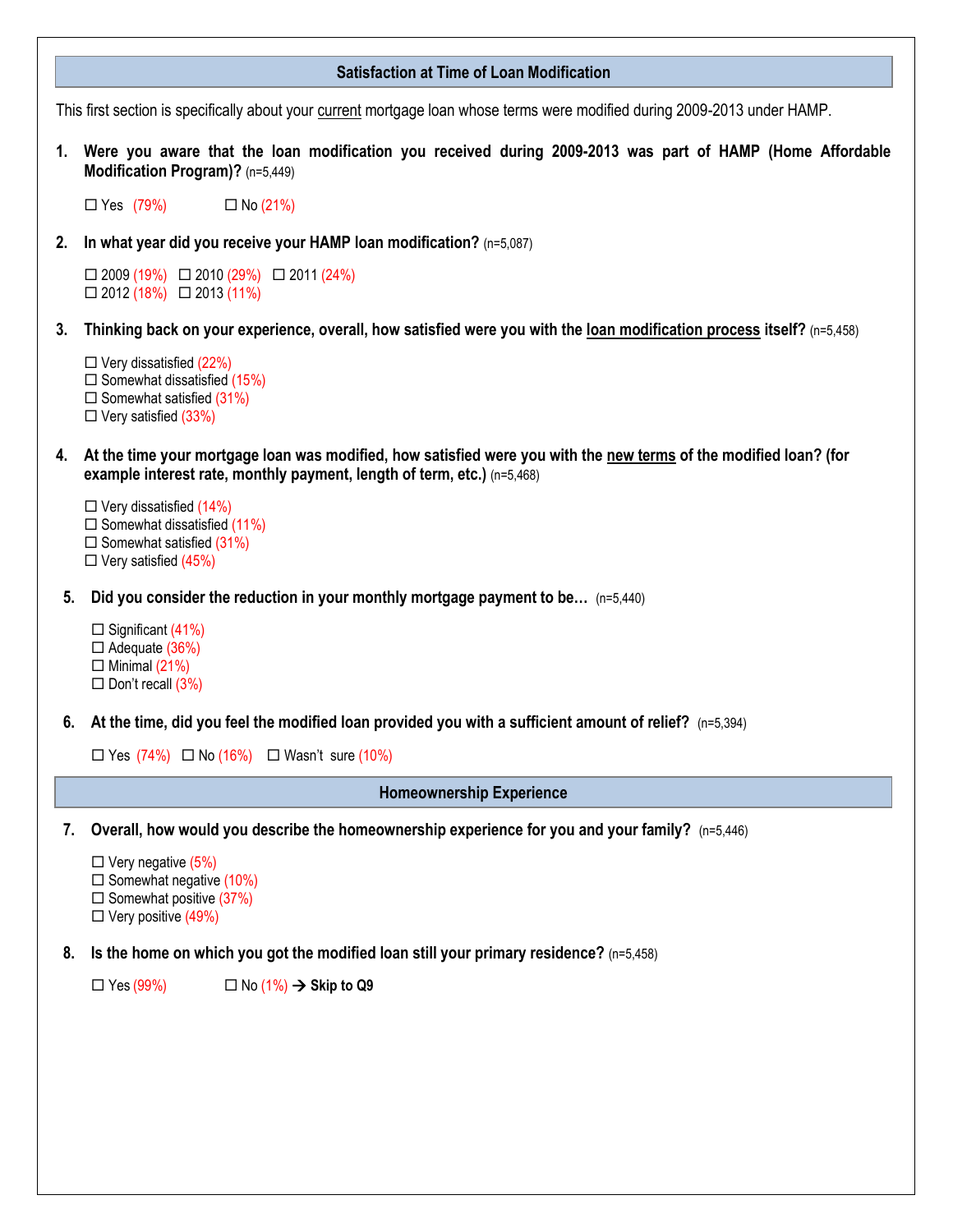|  |  | 8a. About when do you expect to move next? (n=5,100) |  |  |
|--|--|------------------------------------------------------|--|--|
|  |  |                                                      |  |  |

*Select one answer*

| $\Box$ Never (44%)             |
|--------------------------------|
| $\Box$ Less than 1 year (1%)   |
| $\Box$ 1-3 years (5%)          |
| $\Box$ 4-5 years (4%)          |
| $\Box$ More than 5 years (13%) |
| $\Box$ Not sure (33%)          |
|                                |

## **Financial Attitudes**

This next set of questions is about your financial attitudes and household finances.

**9. First, please indicate how much you agree or disagree with each statement below.** 

|                                                              | <b>Disagree</b><br><b>Strongly</b> | <b>Disagree</b><br>Somewhat | <b>Neither</b> | Agree<br>Somewhat | Agree<br><b>Strongly</b> |
|--------------------------------------------------------------|------------------------------------|-----------------------------|----------------|-------------------|--------------------------|
| am a spender rather than a saver (n=5,345)                   | $\Box$ (30%)                       | $\Box$ (25%)                | $\Box$ (21%)   | $\Box$ (20%)      | $\Box$ (4%)              |
| carefully plan my household's budget (n=5,360)               | $\Box$ (2%)                        | $\Box$ (6%)                 | $\Box$ (5%)    | $\Box$ (38%)      | $\Box$ (49%)             |
| I often feel like I am living paycheck to paycheck (n=5,388) | $\Box$ (4%)                        | $\Box$ (7%)                 | $\Box$ (6%)    | $\Box$ (32%)      | $\Box (51\%)$            |
| I know how to manage my money (n=5,354)                      | $\Box$ (1%)                        | $\Box$ (4%)                 | $\Box$ (4%)    | $\Box$ (45%)      | $\Box$ (45%)             |
| Being late on my payments makes me feel uneasy (n=5,347)     | $\Box$ (3%)                        | $\Box$ (1%)                 | $\Box$ (3%)    | $\Box$ (7%)       | $\Box$ (87%)             |
|                                                              |                                    |                             |                |                   |                          |

**10. Do you feel you have sufficient savings?**  $(n=5,455)$   $\Box$  Yes  $(9\%)$   $\Box$  No  $(91\%)$ 

**11. Do you feel that your current household income is sufficient for the amount of expenses you have, including any payments on debt and mortgages?** (n=5,428)

 $\Box$  Yes (39%)  $\Box$  No (61%)

**12. Excluding your mortgage, what other types of expenses do you currently have each month?** (n=5,501) *Select all that apply*

|     | $\Box$ Medical expenses (61%)                                    |                                                       | $\Box$ Auto loan payment(s) (49%)     |                                                                                                                      |
|-----|------------------------------------------------------------------|-------------------------------------------------------|---------------------------------------|----------------------------------------------------------------------------------------------------------------------|
|     | $\Box$ Child care expenses (12%)                                 |                                                       |                                       | $\Box$ Home equity loan / line of credit payment(s) (19%)                                                            |
|     | $\Box$ Utility bills (electric, gas, water, etc.) (98%)          |                                                       |                                       | $\Box$ Mortgage on second home or vacation home/rental property (6%)                                                 |
|     | $\Box$ Homeowners Association fees / condo fees (26%)            |                                                       | $\Box$ Personal loan payment(s) (19%) |                                                                                                                      |
|     | $\Box$ TV (cable, satellite, fiber optics, etc.) and/or internet |                                                       | $\Box$ Student loan payment(s) (21%)  |                                                                                                                      |
|     | connection bills (91%)                                           |                                                       | $\Box$ Other (22%)                    |                                                                                                                      |
|     | $\Box$ Cell phone bill (89%)                                     |                                                       | $\Box$ None (0%)                      |                                                                                                                      |
|     | $\Box$ Alimony (1%)                                              |                                                       |                                       |                                                                                                                      |
|     | $\Box$ Credit card payment(s) (70%)                              |                                                       |                                       |                                                                                                                      |
| 13. |                                                                  | "bill paying priorities"? Select one answer (n=5,464) |                                       | If you were running short of funds to pay all of your monthly expenses, where would your mortgage payment be in your |
|     | $\Box$ Highest priority (92%)                                    | $\Box$ Medium priority (5%)                           | $\Box$ Low priority (1%)              | $\Box$ Not sure (2%)                                                                                                 |

## **Mortgage Lender's Role At Time Of Modification**

This section is about the lender that worked with you during 2009 – 2013 to modify the mortgage loan you currently have. (NOTE – the lender could be a bank, a mortgage company, or another financial institution.)

**14. Thinking back on your experience during the loan modification process, how satisfied were you with the lender that worked with you to modify your mortgage loan?** (n=5,432)

 $\Box$  Very dissatisfied (25%)  $\Box$  Somewhat dissatisfied (15%)  $\Box$  Somewhat satisfied (30%)  $\Box$  Very satisfied (30%)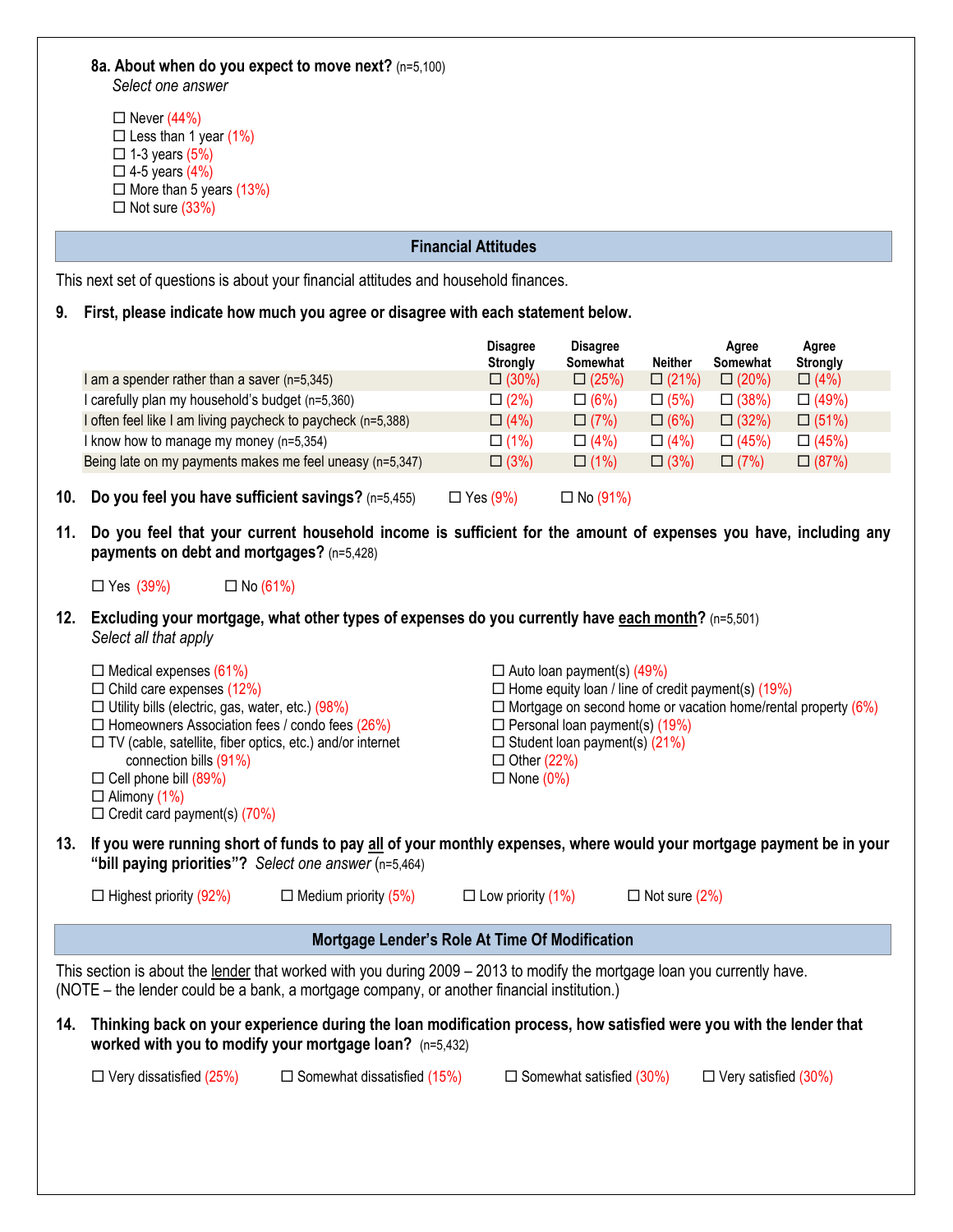## **15. Considering some different aspects of your loan modification experience, how satisfied were you with the lender on the following?**

|                                                                                                              | Very<br><b>Dissatisfied</b> | Somewhat<br><b>Dissatisfied</b> | Somewhat<br><b>Satisfied</b> | Very<br><b>Satisfied</b> | <b>Not</b><br>Applicable |
|--------------------------------------------------------------------------------------------------------------|-----------------------------|---------------------------------|------------------------------|--------------------------|--------------------------|
| Providing a single point of contact for you to work with (n=5,362)                                           | $\Box$ (25%)                | $\Box$ (14%)                    | $\Box$ (26%)                 | $\Box$ (31%)             | $\Box$ (4%)              |
| Communicating in languages other than English (n=5,287)                                                      | $\Box$ (4%)                 | $\Box$ (3%)                     | $\Box$ (10%)                 | $\Box$ (16%)             | $\Box$ (67%)             |
| Explaining the terms of the modified loan clearly (n=5,410)                                                  | $\Box$ (15%)                | $\Box$ (14%)                    | $\Box$ (33%)                 | $\Box$ (36%)             | $\Box$ (1%)              |
| Working well with you on collecting documents/paperwork (n=5,427)                                            | $\Box$ (22%)                | $\Box$ (14%)                    | $\Box$ (27%)                 | $\Box$ (36%)             | $\Box$ (2%)              |
| Consistently responding to you in a timely manner (n=5,411)                                                  | $\Box$ (24%)                | $\Box$ (16%)                    | $\Box$ (27%)                 | $\Box$ (32%)             | $\Box$ (1%)              |
| Giving you loan modification solution that met your needs (n=5,425)                                          | $\Box$ (15%)                | $\Box$ (12%)                    | $\Box$ (30%)                 | $\Box$ (42%)             | $\Box$ (1%)              |
| Accurately calculating the amount of the reduced monthly<br>mortgage payment of your modified loan (n=5,431) | $\Box$ (13%)                | $\Box$ (11%)                    | $\Box$ (32%)                 | $\Box$ (41%)             | $\Box$ (2%)              |

**16. Are you aware that if you have been making timely payments, you have been earning up to a \$1,000 per year reduction for five years in the amount you owe on your mortgage?** (n=5,352)

**16a.** (If Yes to Q16) **Has the opportunity to earn "up to \$1000 per year reduction" played any role in motivating you to make timely payments?** (n=3,160)

 $\Box$  Yes (73%)  $\Box$  No (28%)

## **Changes Since Modification**

This section is about any changes and life events that may have happened AFTER you received your loan modification.

- **17. Since your loan was modified, have you seen your household income…?** (n=5,359) *Select one answer*
	- $\square$  Significantly Decrease (15% or more) (19%)
	- $\square$  Slightly Decrease (3%-14%) (17%)
	- $\Box$  Stay about the same (38%)  $\rightarrow$  Skip to Q19
	- $\Box$  Slightly Increase (3%-14%) (21%)
	- $\Box$  Significantly Increase (15% or more) (5%)
- **17a. Would you say the income change selected at Q17 (decrease/increase) is temporary or permanent?** (n=3,207)
	- $\Box$  Temporary (35%)  $\Box$  Permanent (65%)
- **18. Which specific factors below (if any) have played a part in your household income (decrease/increase) since your loan modification?** *Select all that apply*

#### **My household INCOME has DECREASED since the loan modification due to…** (n=1,846)

- $\Box$  Job loss (you, spouse, another household member) (39%)
- $\Box$  Reduced hours at job (24%)
- $\Box$  Pay cut at job (17%)
- $\Box$  Failure of a business owned by a household member (10%)
- $\Box$  A disability / unable to work (22%)
- $\Box$  Divorce / Separation / Spouse death (11%)
- $\Box$  Other reason for income decrease (30%)

#### **My household INCOME has INCREASED since the loan modification due to…** (n=1,192)

- $\Box$  Got a new/different job (you, spouse, another household member) (30%)
- $\Box$  Working more hours at job (26%)
- $\Box$  Pay increase at job (30%)
- $\Box$  Greater income from investments (2%)
- $\Box$  Received an inheritance (1%)
- $\Box$  Started a business (6%)
- $\Box$  Other reason for income increase (31%)

 $\Box$  Yes (64%)  $\Box$  No (36%)  $\rightarrow$  Skip to Q17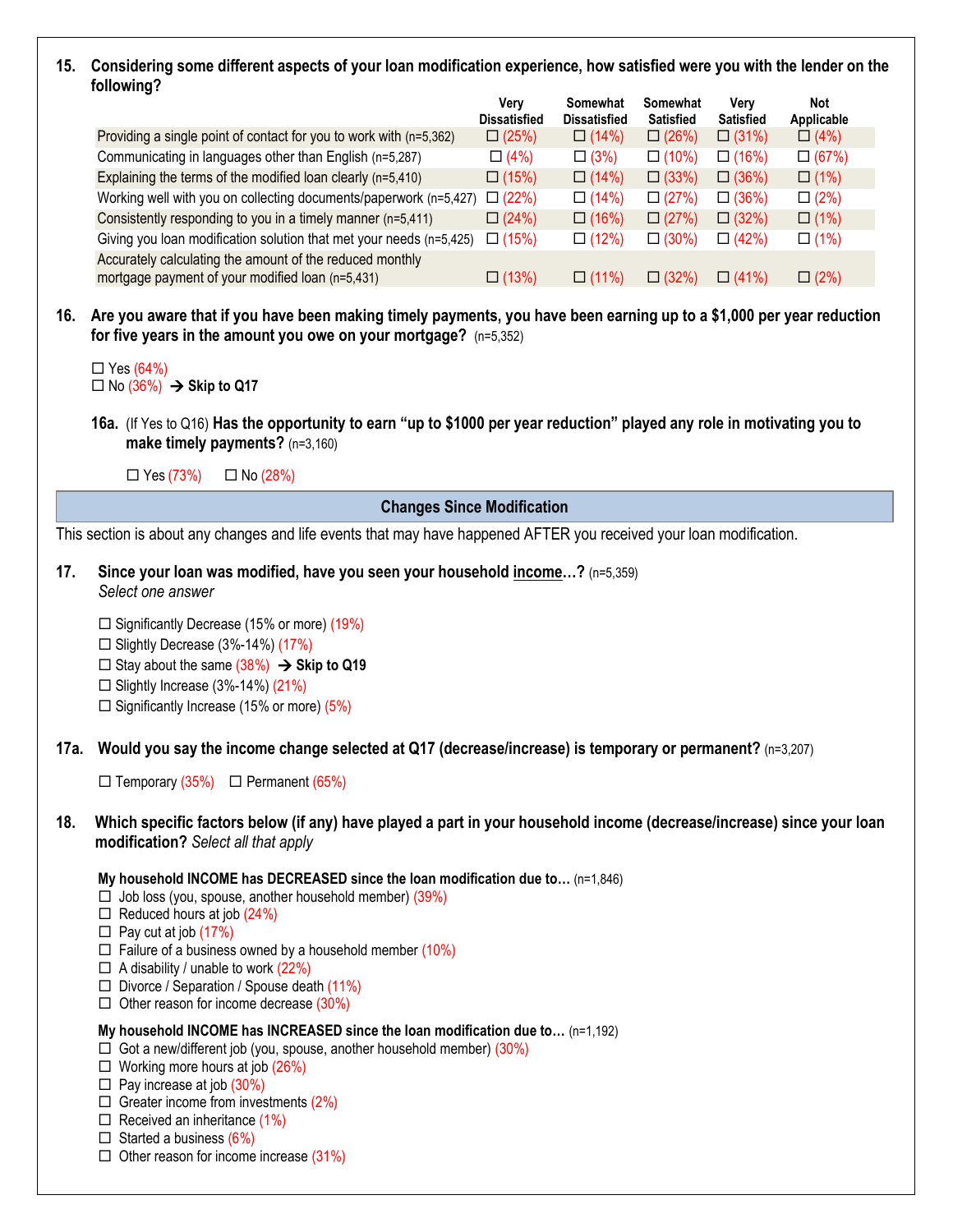| 19.  | Since your loan modification, have you seen your household expenses? (n=5,205)<br>Select one answer                                                                                                                                                                                                                                                                                                                                                                                                                                                                                                                                     |
|------|-----------------------------------------------------------------------------------------------------------------------------------------------------------------------------------------------------------------------------------------------------------------------------------------------------------------------------------------------------------------------------------------------------------------------------------------------------------------------------------------------------------------------------------------------------------------------------------------------------------------------------------------|
|      | $\Box$ Significantly Decrease (15% or more) (5%)<br>$\Box$ Slightly Decrease (3%-14%) (14%)<br>$\Box$ Stay about the same (32%) $\rightarrow$ Skip to Q20<br>$\Box$ Slightly Increase (3%-14%) (35%)                                                                                                                                                                                                                                                                                                                                                                                                                                    |
|      | $\Box$ Significantly Increase (15% or more) (14%)                                                                                                                                                                                                                                                                                                                                                                                                                                                                                                                                                                                       |
| 19a. | Would you say the household expense change selected at Q19 (decrease/increase) is temporary or permanent?<br>$(n=3,414)$                                                                                                                                                                                                                                                                                                                                                                                                                                                                                                                |
|      | $\Box$ Temporary (25%) $\Box$ Permanent (75%)                                                                                                                                                                                                                                                                                                                                                                                                                                                                                                                                                                                           |
|      | If household expenses DECREASED skip to Q20                                                                                                                                                                                                                                                                                                                                                                                                                                                                                                                                                                                             |
|      | 19b. (If Household Expense INCREASED at Q19)<br>Which specific factors below (if any) have played a part in your household expenses INCREASING since your loan<br>$modification?$ (n=2,298)<br>Select all that apply                                                                                                                                                                                                                                                                                                                                                                                                                    |
|      | My household EXPENSES have INCREASED since the loan modification due to<br>$\Box$ Getting married (2%)<br>$\Box$ Having a child (7%)<br>$\Box$ Taking care of aging parent/s (13%)<br>$\Box$ A major medical expense (28%)<br>$\Box$ Major, unexpected car or household repairs (44%)<br>$\Box$ Involved in a lawsuit (2%)<br>$\Box$ Credit card debt (29%)<br>$\Box$ Property taxes / homeowner's insurance (38%)<br>$\Box$ School / college tuition (21%)<br>$\Box$ Other cost of homeownership (maintenance, utilities, or homeowner association/condo fees, etc.) (55%)<br>$\Box$ Other loans (auto, student, business, etc.) (28%) |
|      | $\Box$ Other reason for expense increase (32%)                                                                                                                                                                                                                                                                                                                                                                                                                                                                                                                                                                                          |
|      | 20. Looking ahead one year, how do you expect your personal financial situation to change? (n=5,384)<br>Select one answer<br>In the next year my personal financial situation will be                                                                                                                                                                                                                                                                                                                                                                                                                                                   |
|      | □ Much worse $(3\%)$ □ Somewhat worse $(12\%)$ □ About the same $(52\%)$<br>$\Box$ Somewhat better (28%) $\Box$ Much better (6%)                                                                                                                                                                                                                                                                                                                                                                                                                                                                                                        |
|      | <b>Loan Modification Terms</b>                                                                                                                                                                                                                                                                                                                                                                                                                                                                                                                                                                                                          |
|      | This section is about your understanding of the terms of your mortgage loan modification.                                                                                                                                                                                                                                                                                                                                                                                                                                                                                                                                               |
| 21.  | What is your understanding about the interest rate on the mortgage loan modification you currently have? (n=5,308)<br>Select one answer                                                                                                                                                                                                                                                                                                                                                                                                                                                                                                 |
|      | $\Box$ Interest rate is FIXED for the life of the loan (it never adjusts or resets) (24%) $\rightarrow$ Skip to Q27<br>$\Box$ Interest rate WILL INCREASE at some point in the future which would lead to a monthly mortgage payment increase (76%)                                                                                                                                                                                                                                                                                                                                                                                     |
| 22.  | In what year will the interest rate under your mortgage loan modification start to increase? (n=3,949)<br>Select one answer                                                                                                                                                                                                                                                                                                                                                                                                                                                                                                             |
|      | $\Box$ 2014 (8%) $\Box$ 2015 (30%) $\Box$ 2016 (20%) $\Box$ 2017 (10%)<br>$\Box$ 2018 (6%) $\Box$ 2019 (1%) $\Box$ 2020 (1%) $\Box$ Unsure (25%)                                                                                                                                                                                                                                                                                                                                                                                                                                                                                        |
|      |                                                                                                                                                                                                                                                                                                                                                                                                                                                                                                                                                                                                                                         |

 $\overline{\phantom{a}}$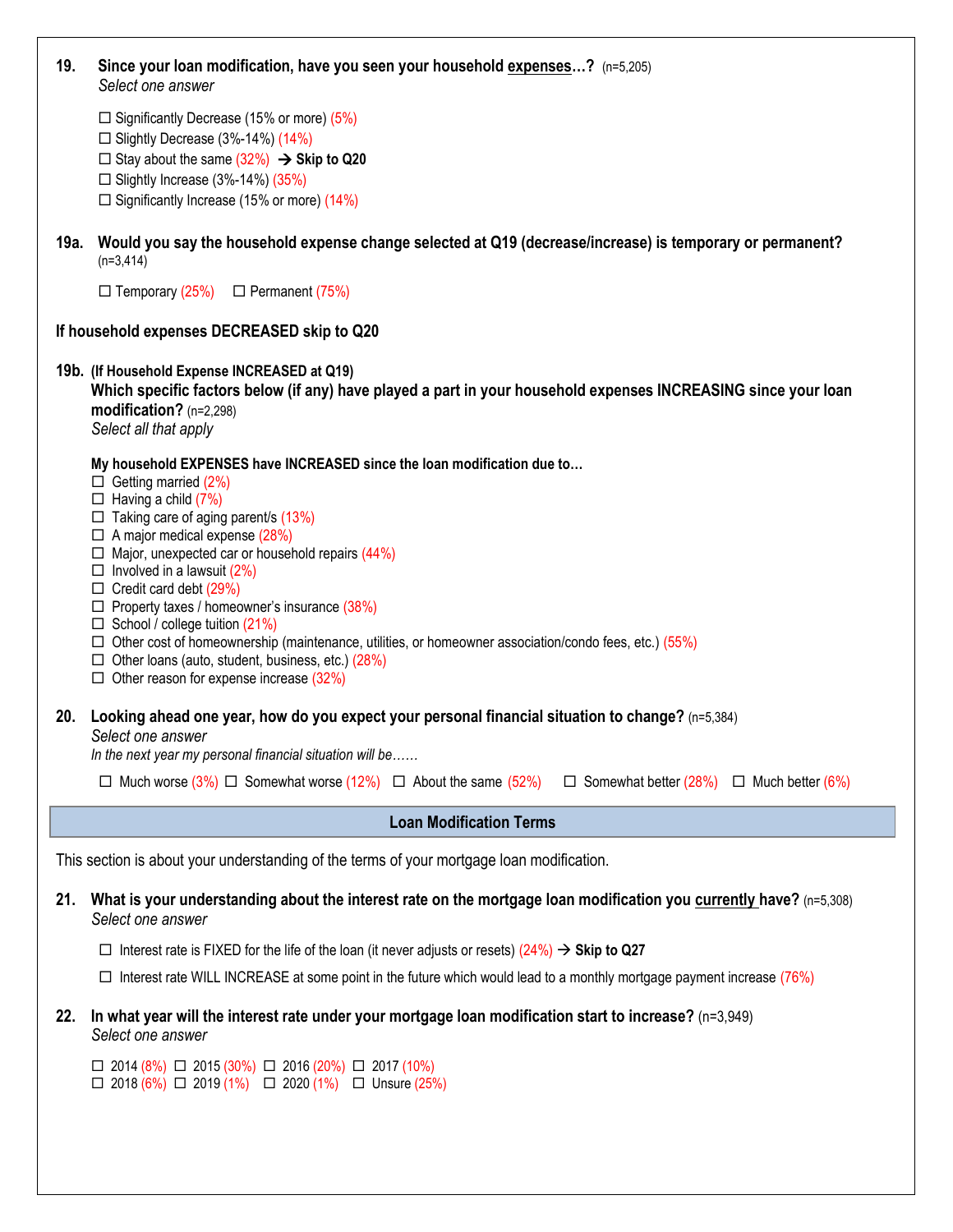| 23a. When the interest rate of your modified mortgage loan increases the first time, by how much do you estimate your<br>monthly mortgage payment will increase? (n=3,981) Select one answer                                                                                                          |
|-------------------------------------------------------------------------------------------------------------------------------------------------------------------------------------------------------------------------------------------------------------------------------------------------------|
| $\Box$ \$1 - \$50 (9%)<br>$\Box$ \$201 - \$250 (7%)<br>$\Box$ \$51 - \$100 (18%)<br>$\Box$ \$251 - \$300 (4%)<br>$\Box$ \$101 - \$150 (12%)<br>$\Box$ \$301 or more (7%)<br>$\Box$ \$151 - \$200 (11%)<br>$\Box$ Not sure (32%)                                                                       |
| 23b. Given your personal financial outlook, how concerned are you about your ability to handle the payment<br>increase after the interest rate of your modified loan increases the first time? $(n=4,017)$ Select one answer                                                                          |
| $\Box$ Very concerned (46%)<br>$\Box$ Somewhat concerned (37%)<br>$\Box$ Not very concerned (14%)<br>$\Box$ Not at all concerned (4%)                                                                                                                                                                 |
| 24. As best as you can recall, how many times will the annual interest rate of your mortgage loan modification increase over<br>the life of the loan until you reach your final maximum interest rate? $(n=3,943)$<br>Select one answer                                                               |
| □ Once $(8\%)$ → Skip to Q26<br>$\Box$ Twice (14%)<br>$\Box$ Three times (29%)<br><b>Continue to Q25a</b><br>$\Box$ Four times (11%)<br>$\Box$ Five times (6%)<br>$\Box$ Not Sure (32%) $\rightarrow$ Skip to Q26                                                                                     |
| 25a. You responded that the interest rate of your modified mortgage loan will increase more than one time over the life of the<br>loan. After the FINAL interest rate increase, what will your new final interest rate be? (n=2,277) Select one answer                                                |
| $\Box$ 1% - 2% (1%)<br>$\Box$ 7.1% - 8.0% (2%)<br>$\Box$ 2.1% - 3.0% (3%)<br>$\Box$ 8.1% - 9.0% (1%)<br>$\Box$ 3.1% - 4.0% (19%)<br>$\Box$ 9.1% - 10.0% (0%)<br>$\Box$ 4.1% - 5.0% (43%)<br>$\Box$ 10.1% or more (0%)<br>$\Box$ Not sure (12%)<br>$\Box$ 5.1% - 6.0% (15%)<br>$\Box$ 6.1% - 7.0% (4%) |
| 25b. After the FINAL interest rate increase, by how much do you estimate your monthly mortgage payment will have increased<br>from where the payment was at the beginning of the mortgage loan modification? $(n=2,277)$<br>Select one answer                                                         |
| $\Box$ \$1 - \$50 (1%)<br>$\Box$ \$201 - \$250 (9%)<br>$\Box$ \$251 - \$300 (11%)<br>$\Box$ \$51 - \$100 (5%)<br>$\Box$ \$101 - \$150 (8%)<br>$\Box$ \$301 or more (37%)<br>$\Box$ \$151 - \$200 (9%)<br>$\Box$ Not sure (20%)                                                                        |
| 25c. Given your personal financial outlook and the timeframe involved, how concerned are you about your ability to handle<br>the new monthly payment after the FINAL interest rate increase? (n=2,355)<br>Select one answer                                                                           |
| $\Box$ Very concerned (51%)<br>$\Box$ Somewhat concerned (34%)<br>$\Box$ Not very concerned (12%)                                                                                                                                                                                                     |

 $\Box$  Not at all concerned (4%)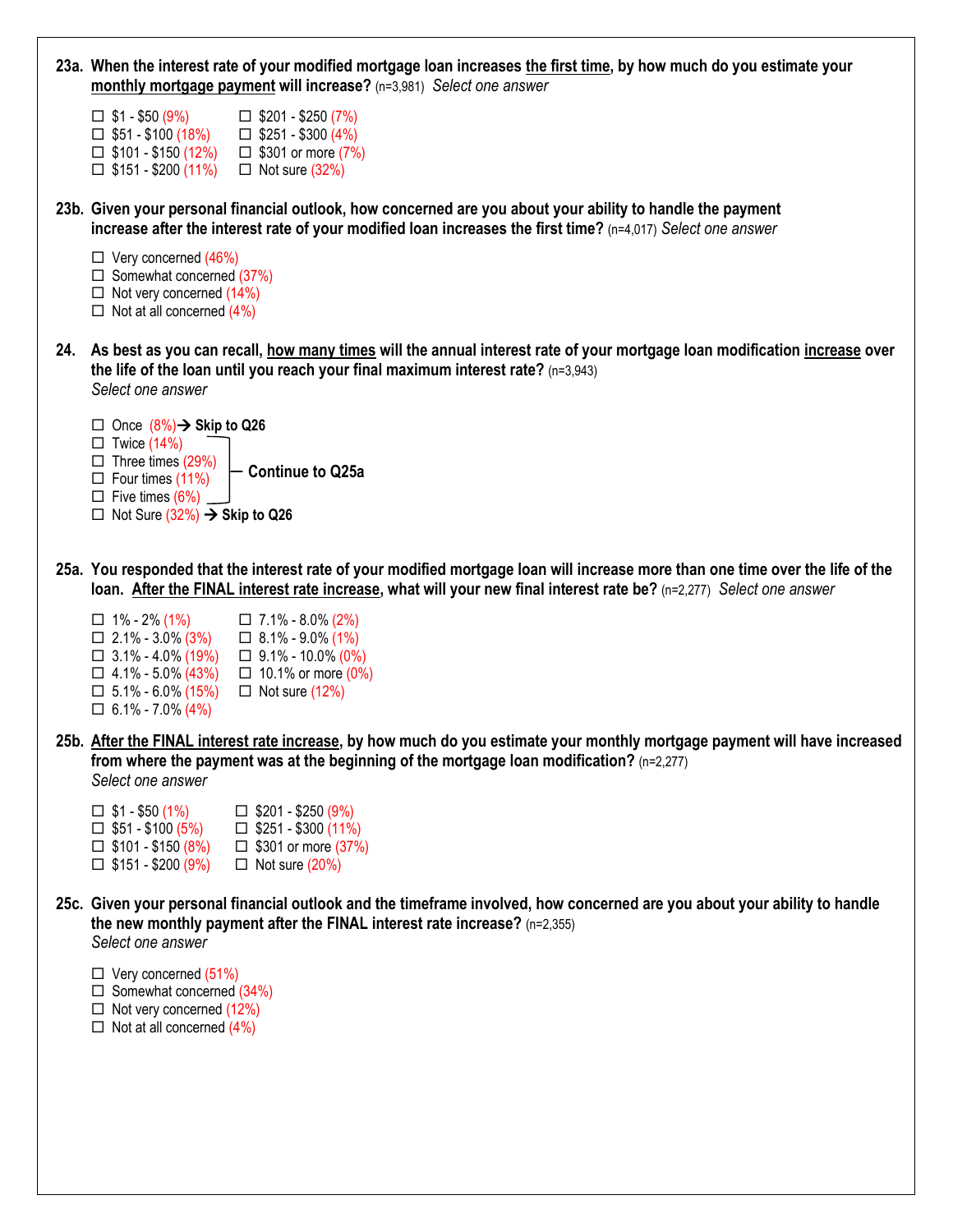|     | <b>Recent Lender Communication</b>                                                                                                                                                                                                                 |
|-----|----------------------------------------------------------------------------------------------------------------------------------------------------------------------------------------------------------------------------------------------------|
| 26. | Has there been any communication recently between you and your lender about future increases in your monthly<br>mortgage payments with your mortgage loan modification? (n=3,839)<br>$\Box$ No $(88\%)\rightarrow$ Skip to Q27<br>$\Box$ Yes (12%) |
|     | 26a. (If Yes to Q26) Who initiated the communication? (n=466)                                                                                                                                                                                      |
|     | $\Box$ I did (39%) $\Box$ The lender did (51%)<br>$\Box$ We both did at different times (6%)<br>$\Box$ Not sure (5%)                                                                                                                               |
|     | <b>Getting Expert Advice</b>                                                                                                                                                                                                                       |
| 27. | After you received your HAMP loan modification, did the lender recommend talking with any housing experts or<br>financial advisors to get advice? (n=5,377)                                                                                        |
|     | $\Box$ Yes (23%)<br>$\Box$ No (77%)                                                                                                                                                                                                                |
| 28. | Did you at any time ever use a housing expert or financial advisor to get advice in making your mortgage payments on<br>your HAMP modified loan? (n=5,209)                                                                                         |
|     | $\Box$ Yes (23%) $\rightarrow$ Answer Q29-Q32<br>$\Box$ No (77%) $\rightarrow$ Answer Q33-Q34                                                                                                                                                      |
| 29. | Which type(s) of expert or advisor did you use? (n=1,169) Select all that apply                                                                                                                                                                    |
|     | $\Box$ A professional from the lender (24%)<br>$\Box$ A professional from a 3rd party organization not associated with the lender (71%)<br>$\Box$ A friend or colleague I trust (not a professional expert) (9%)                                   |
| 30. | How did you communicate with the person(s) who provided advice? $(n=1,172)$<br>Select all that apply                                                                                                                                               |
|     | $\Box$ In person (46%)<br>$\Box$ By e-mail (25%)<br>$\Box$ Over the phone (58%)<br>$\Box$ Web chat (2%)                                                                                                                                            |
| 31. | As best as you can recall, what topics were discussed? (n=1,164) Select all that apply                                                                                                                                                             |
|     | $\Box$ Ways to reduce debt (63%)<br>$\Box$ Tips to manage household finances (52%)<br>$\Box$ Using a budget (51%)<br>$\Box$ Developing a personalized action plan (40%)<br>$\Box$ Other (24%)                                                      |
| 32. | Overall, how helpful did you find the advice you were given? (n=678) Select one answer                                                                                                                                                             |
|     | $\Box$ Not at all helpful (13%)<br>$\Box$ Not very helpful (10%)<br>$\Box$ Somewhat helpful (42%)<br>$\Box$ Very helpful (34%)                                                                                                                     |
|     | Skip to Q35                                                                                                                                                                                                                                        |
|     |                                                                                                                                                                                                                                                    |
|     |                                                                                                                                                                                                                                                    |
|     |                                                                                                                                                                                                                                                    |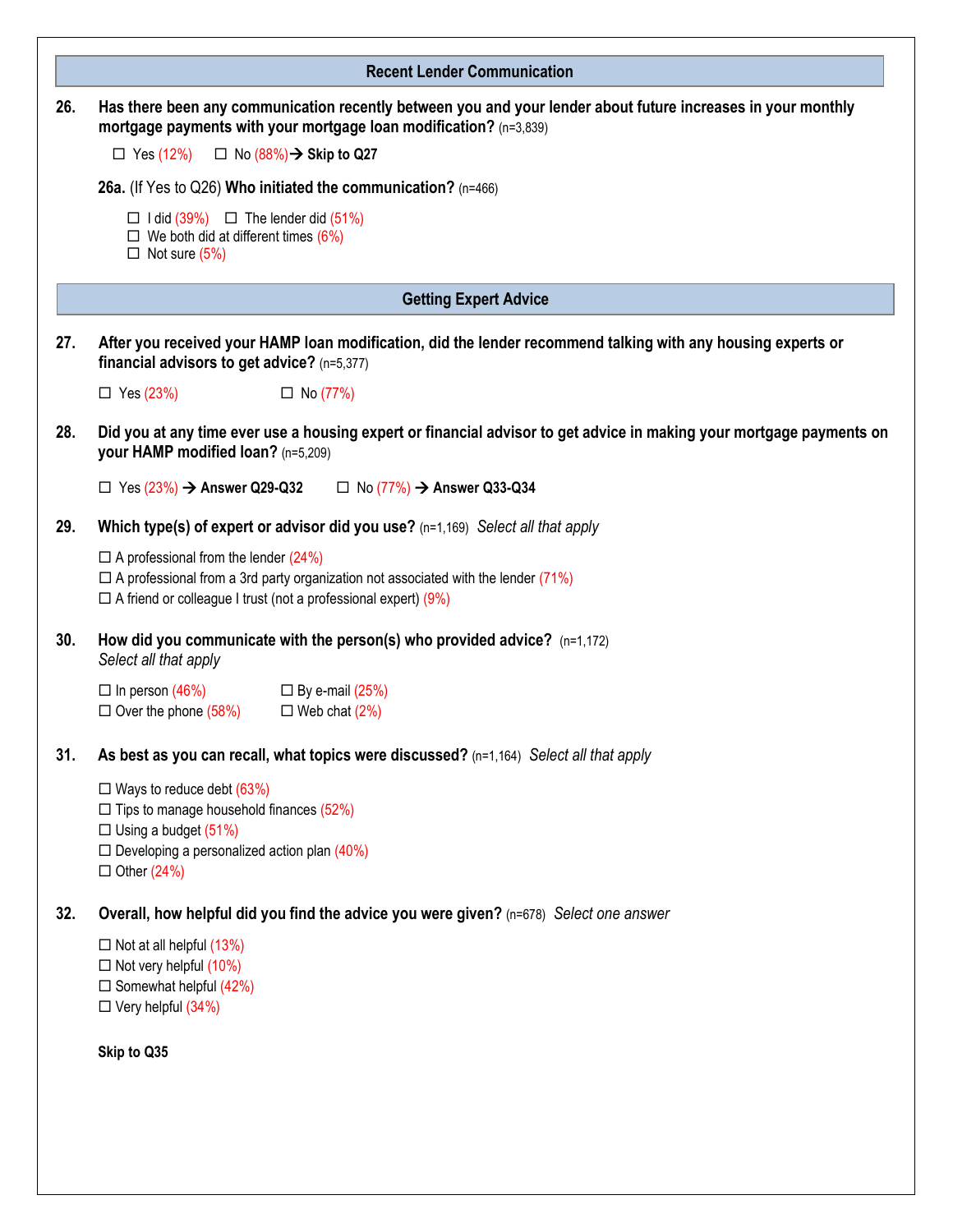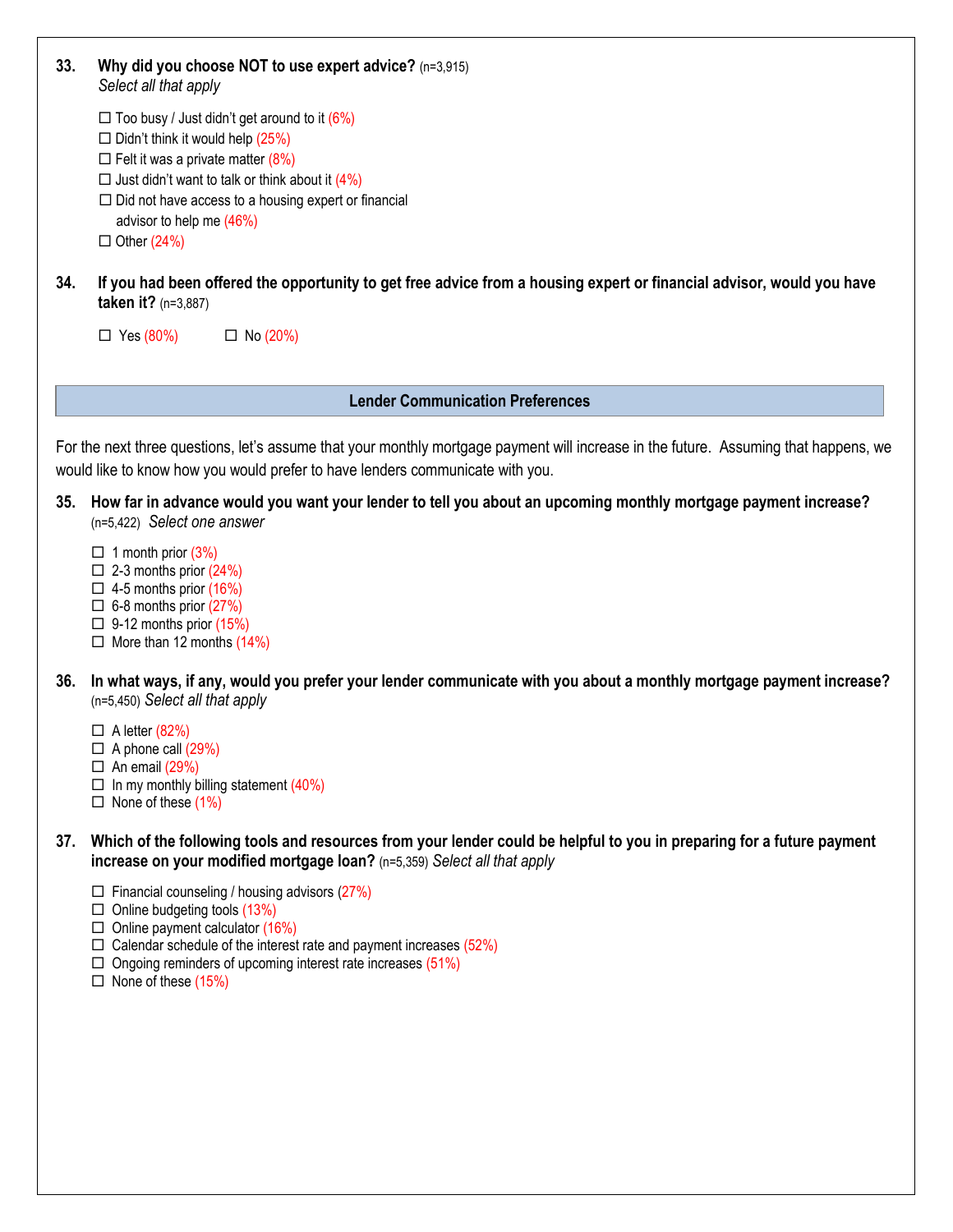|     | Hope™ Hotline                                                                                                                                                                                                                                                                             |
|-----|-------------------------------------------------------------------------------------------------------------------------------------------------------------------------------------------------------------------------------------------------------------------------------------------|
| 38. | Have you ever heard of the Homeowner's HOPE™ Hotline (1-888-995-HOPE)? (n=5,324)                                                                                                                                                                                                          |
|     | $\Box$ Yes (32%)<br>$\Box$ No (68%) $\rightarrow$ Skip to Q39                                                                                                                                                                                                                             |
|     | (If Yes to Q38) Did you ever call the Homeowner's HOPE™ Hotline to seek assistance? (n=1,618)<br>38a. l                                                                                                                                                                                   |
|     | $\Box$ Yes (58%)<br>$\Box$ No (42%)                                                                                                                                                                                                                                                       |
|     | <b>Home Values</b>                                                                                                                                                                                                                                                                        |
| 39. | Do you personally know any people who have defaulted on a mortgage? (n=5,403)                                                                                                                                                                                                             |
|     |                                                                                                                                                                                                                                                                                           |
|     | $\Box$ Yes (64%)<br>$\Box$ No (36%)                                                                                                                                                                                                                                                       |
| 40. | During the next 12 months, do you expect that the market value of your home will go up, down, or stay about the same?<br>$(n=5,422)$ Select one answer                                                                                                                                    |
|     | $\Box$ Home value will go up (35%)<br>$\Box$ Home value will go down (7%)<br>$\Box$ Will remain about the same (33%)<br>$\Box$ I have no idea (24%)                                                                                                                                       |
| 41. | Over the next 5 years, do you expect that the market value of your home will go up, down, or stay about the same?<br>(n=5,448) Select one answer                                                                                                                                          |
|     | $\Box$ Home value will go up (50%)<br>$\Box$ Home value will go down (5%)<br>$\Box$ Will remain about the same (14%)<br>$\Box$ I have no idea (31%)                                                                                                                                       |
| 42. | Thinking about the value of your home today, compared to what you paid for the home when you bought it, would you say<br>your home is now worth? (n=5,372) Select one answer                                                                                                              |
|     | $\Box$ At least 20% more than what you paid for it (22%)<br>$\Box$ About 5-20% more than what you paid for it (20%)<br>$\Box$ About the same you paid for it (12%)<br>$\Box$ About 5-20% less than what you paid for it (14%)<br>$\Box$ At least 20% less than what you paid for it (32%) |
| 43. | Thinking about the total amount you owe on your home (including first mortgage, second mortgage, and home equity<br>line of credit, if any) compared to the value of your home today, would you say the total amount you owe on your home<br>is? (n=5,344) Select one answer              |

- $\Box$  At least 20% more than the value of your home (31%)
- $\Box$  About 5-20% more than the value of your home (20%)
- $\Box$  About the same as the value of your home (18%)
- $\Box$  About 5-20% less than the value of your home (17%)
- $\Box$  At least 20% less than the value of your home (15%)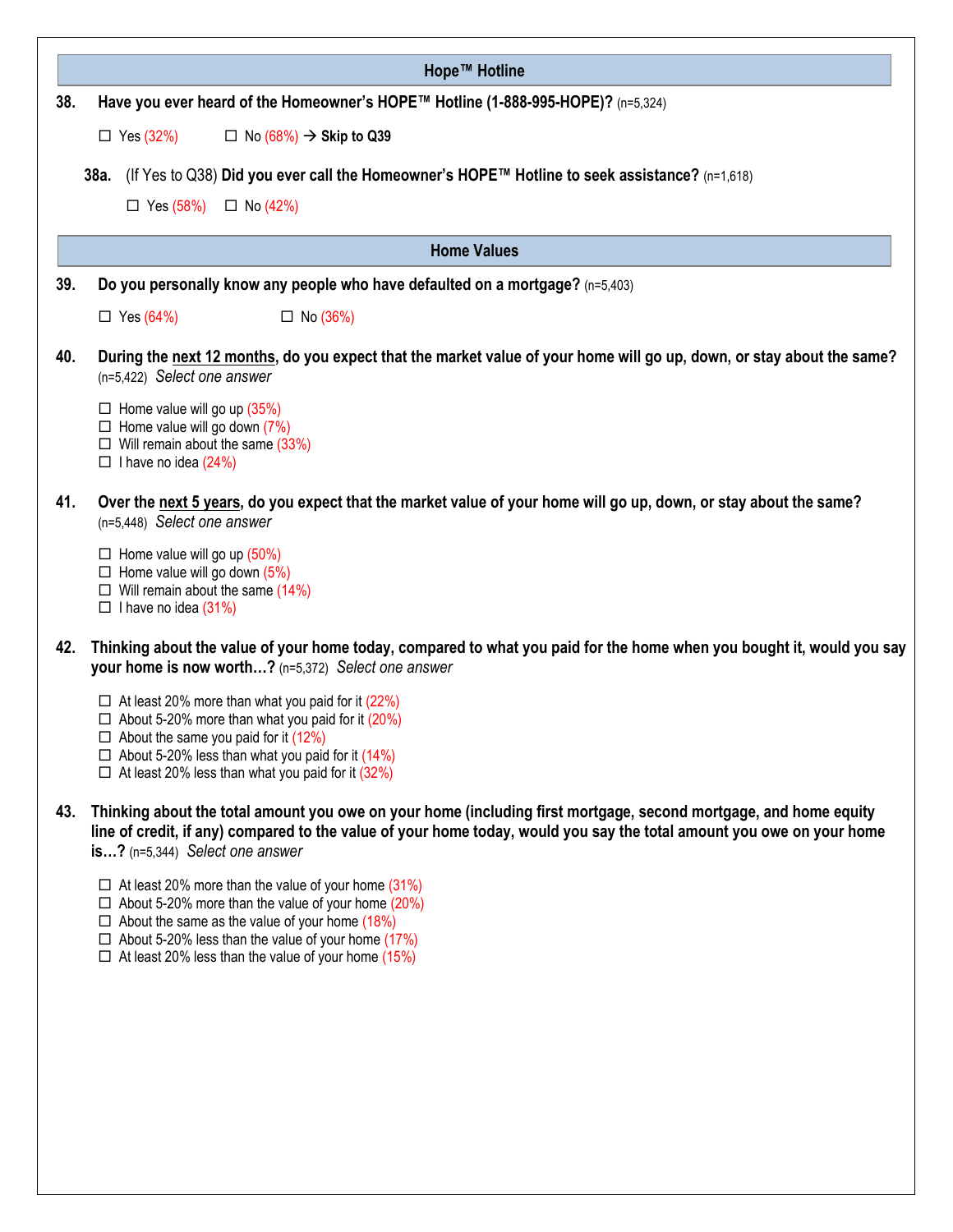## This last section is just to help us understand more about homeowners who have modified mortgage loans. **44. Please indicate your gender:** (n=5,465)  $\Box$  Male (45%)  $\Box$  Female (53%)  $\Box$  Prefer not to answer (2%) **45. What is your age?** (n=5,485)  $\Box$  18-24 (0%)  $\Box$  25-34 (2%)  $\Box$  35-44 (15%)  $\Box$  45-54 (29%)  $\Box$  55-64 (31%)  $\Box$  65 and over (22%)  $\Box$  Prefer not to answer (2%) **46. Are you…?** (n=5,470)*Select one.*  $\Box$  Single, Never Been Married (9%)  $\Box$  Married/Domestic Partnership (57%)  $\square$  Divorced/Separated/Widowed (29%)  $\Box$  Prefer not to answer (4%) **47. Do you have any children under the age of 18 living with you?** (n=5,464)  $\Box$  Yes (34%)  $\Box$  No (64%)  $\Box$  Prefer not to answer (2%) **48. Which of the following best describes your current employment situation?** (n=5,245)  $\Box$  Full-time employee (47%)  $\Box$  Part-time employee (7%)  $\Box$  Self Employed (14%)  $\Box$  Homemaker (1%)  $\Box$  Temporarily laid off (2%)  $\Box$  Going to school full time  $(0\%)$  $\Box$  Unable to work (7%)  $\Box$  Retired (18%)  $\Box$  None of these (2%)  $\Box$  Prefer not to answer (2%) **49. What is the highest level of education you have completed?** (n=5,407)  $\Box$  High School or less (24%)  $\square$  Some college (23%)  $\Box$  Two-year college or trade school (16%)  $\Box$  College graduate (23%)  $\Box$  Post-graduate degree (11%)  $\Box$  Prefer not to answer (4%) **50. (OPTIONAL) Are you Hispanic or Latino?** (n=5,296) **Demographics**

 $\Box$  Yes (20%)  $\Box$  No (73%)

 $\Box$  Prefer not to answer (6%)